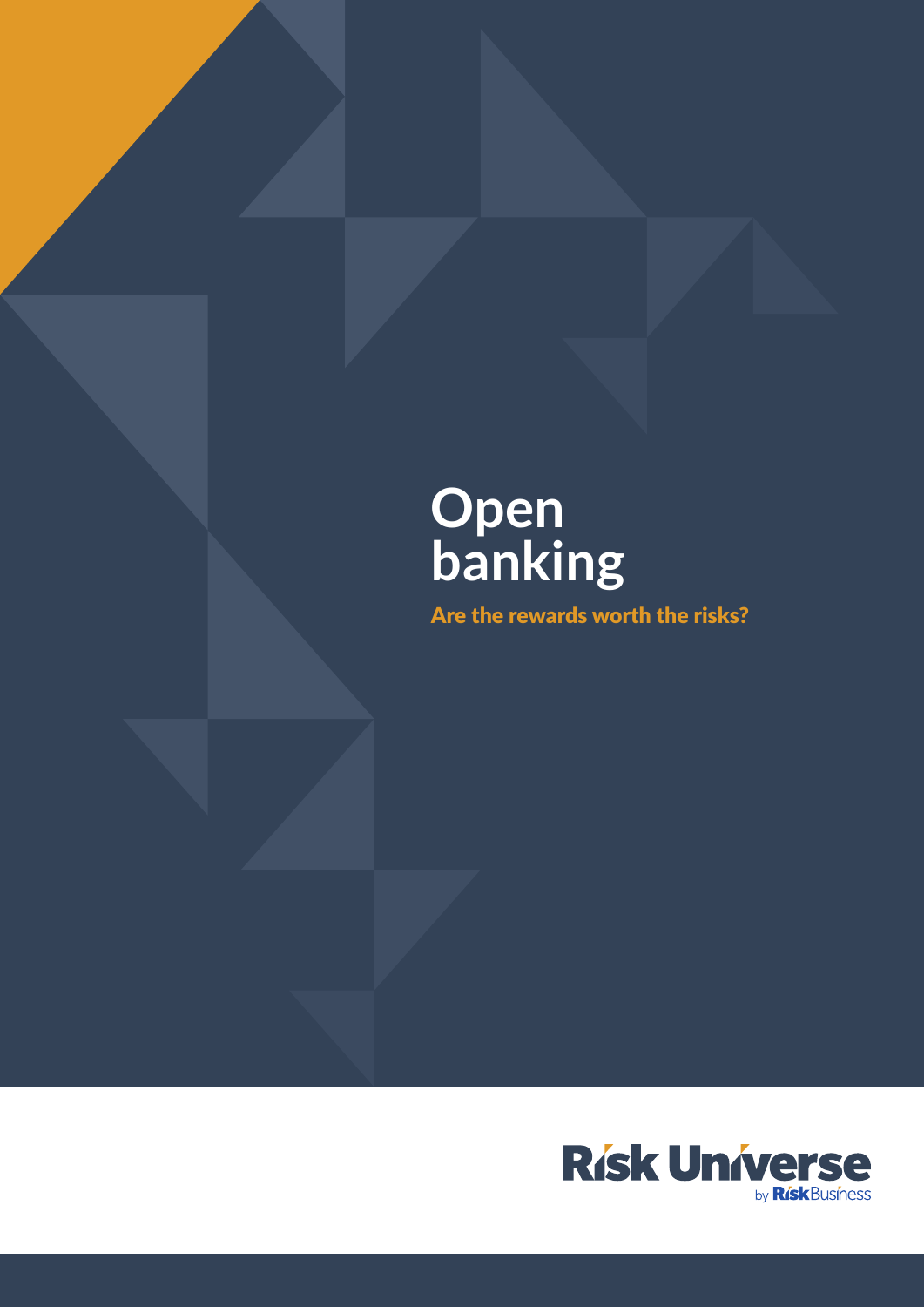



An emerging technology is starting to generate buzz and it's Open Banking. Certainly, Open Banking promises much – such as reduced transaction costs, faster transactions and engagement with whole new initiatives such as the [pension](https://www.openbankingexpo.com/news/moneyhub-and-bud-to-work-on-early-uk-pensions-dashboard-testing/)  [dashboard. H](https://www.openbankingexpo.com/news/moneyhub-and-bud-to-work-on-early-uk-pensions-dashboard-testing/)owever, there are significant risk management challenges that Open Banking creates, too. This article looks at Open Banking, including its potential and its risks and ultimately concludes that an innovative new technology such as Open Banking may need a fresh, more collaborative approach to risk management, too.

### WHAT IS OPEN BANKING?

[Open Banking is a global project, t](https://www.weforum.org/agenda/2021/04/open-banking-future-of-finance/)aking different forms in individual jurisdictions. The Open Banking project in the UK was created to make it easier for customer data to flow between financial services firms and third parties via APIs. It grew out of the [EU's Payment Services Directive 2 i](https://ec.europa.eu/info/law/payment-services-psd-2-directive-eu-2015-2366_en)n 2015, as well as work by the UK's Competition and Markets Authority (CMA), such as the [investigation i](https://www.gov.uk/cma-cases/review-of-banking-for-small-and-medium-sized-businesses-smes-in-the-uk)t did between 2014 and 2016 into the retail banking markets. The CMA's work led directly to a[n order re](https://www.gov.uk/government/publications/retail-banking-market-investigation-order-2017)quiring the country's nine largest banks to enable consumers and businesses to access their personal and SME accounts through third party providers. The CMA also required the nine UK banks to develop an [Open Banking](https://www.openbanking.org.uk)  [Implementation Entity \(OBIE\) th](https://www.openbanking.org.uk)at would set common standards for third party access via APIs.

After a slow initial start, Open Banking has seen significant growth over the past 18 months. Some recent Open Banking [statistics i](https://www.openbanking.org.uk/news/uk-open-banking-marks-fourth-year-milestone-with-over-4-million-users/)nclude:

- $\bullet$  Some 4.5 million regular users of open banking of which 3.9 million are consumers and 600,000 small businesses.
- A 60% increase in new customers (up from 2.8 million in December 2020). One million new regular or active users are added every six months.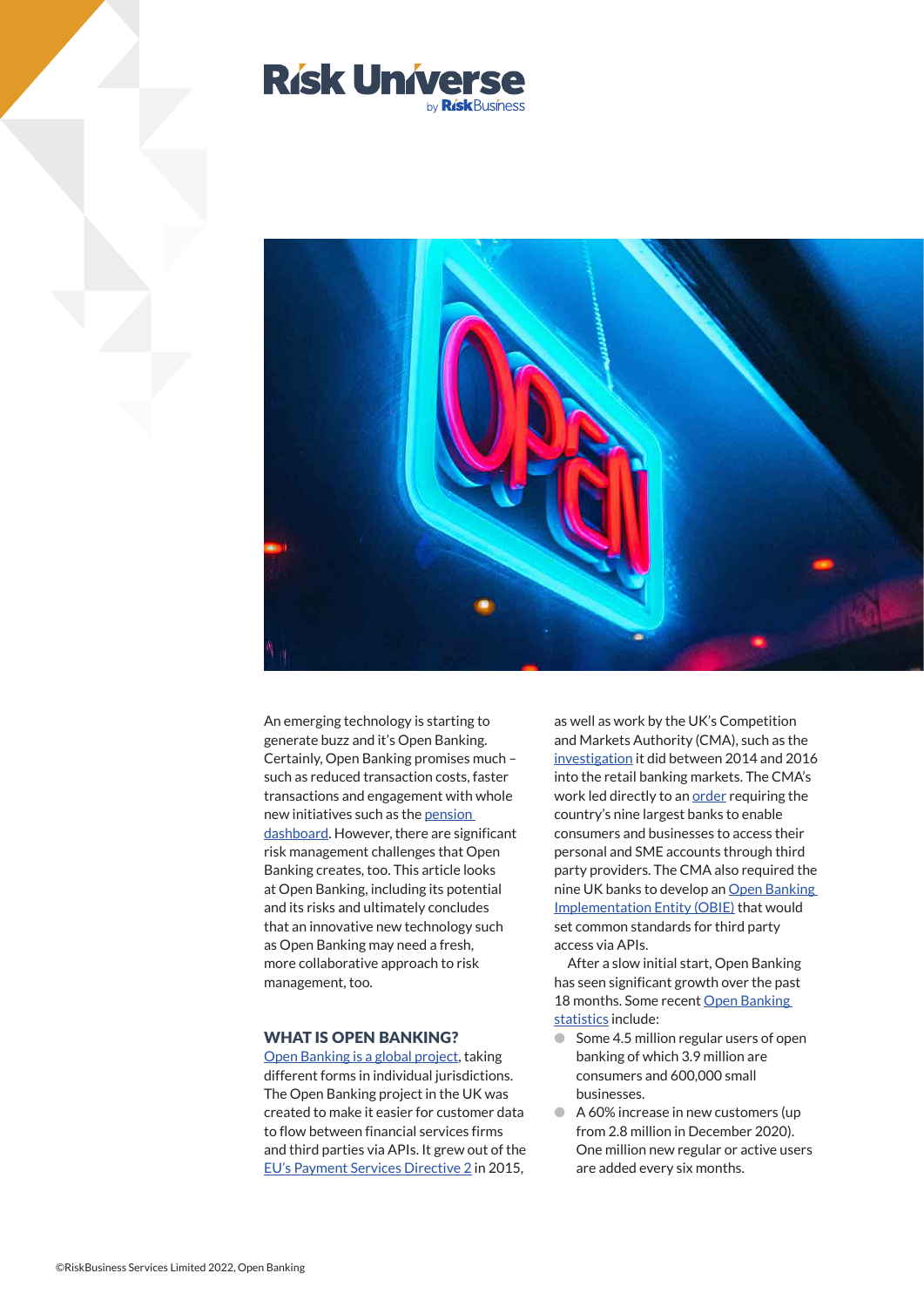

At the end of 2021, cumulatively over 26.6 million open banking payments had been made. This is an increase of more than 500% in 12 months.

Key trends that are encouraging the growth of Open Banking include the rapid decline in the use of cash for payments, the growth in ecommerce as a result of the Covid-19 pandemic and continuing regulatory reforms, aimed at reducing the costs to merchants associated with card payments.

Looking forward, [one study s](https://truelayer.com/reports/the-future-of-ecommerce-payments/)uggests that 60% of the UK population will be using open banking by September 2023. [Another](https://www.pwc.co.uk/industries/financial-services/insights/seize-open-banking-opportunity.html)  [study p](https://www.pwc.co.uk/industries/financial-services/insights/seize-open-banking-opportunity.html)redicts a £7.2 billion revenue opportunity in 2022 and that 71% of SMEs will adopt it by 2022. It's clear that the technology is gaining momentum and that it will likely permanently alter the payments landscape before the decade is out. It is also clear that it will create a host of new risks for financial services firms.

### WHAT DOES OPEN BANKING ENABLE?

Today, th[e UK Open Banking ecosystem](https://www.gov.uk/government/publications/update-governance-of-open-banking/update-on-open-banking) extends far beyond the original nine banks that started it. There are more than 330 regulated firms made up of over 230 third party providers of services and more than 90 payment account service providers who together account for over 95% of current

accounts engaged with the Open Banking initiative. Applications using Open

**The rapid decline in the use of cash is encouraging the growth of Open Banking**

Banking's account information datasharing functionality include:

- $\bullet$  services to establish the affordability and eligibility of a loan in mortgage applications comparison.
- services which identify the best bank accounts for small businesses.
- services which alert customers to potential cost savings, for example, that their mortgage has switched from a fixed to a floating rate.

Recently[, NatWest w](https://www.finextra.com/newsarticle/39404/natwest-initiates-first-live-variable-recurring-payment-transaction?utm_medium=dailynewsletter&utm_source=2021-12-16&member=22821)as the first UK bank to conduct a live transaction using Open Banking-initiate[d Variable Recurring](https://www.openbanking.org.uk/insights/variable-recurring-payments-what-are-they-and-how-can-they-help-smes/)  [Payments \(](https://www.openbanking.org.uk/insights/variable-recurring-payments-what-are-they-and-how-can-they-help-smes/)VRPs). VRPs enable customers to connect authorised payments providers to their bank account so that the payment providers can make payments on the customer's behalf within agreed parameters. Potential [use cases for VRPs](https://www.twobirds.com/en/insights/2022/global/developments-in-open-banking) include:

- automated payments for electricity bills, up to a £100 per month;
- $\bullet$  connecting a bank account to a social network app for in-app authentication of payments;
- $\bullet$  setting a limit of six months of payments for a new subscription;
- automated payments of ride-hailing fees, up to £45;
- $\bullet$  one-time payment set-up for one-click payments offered by an online marketplace;
- using a third-party smart saving app to move money between bank accounts to a savings account on a flexible / variable basis;
- using a third-party service that monitors bank accounts and maintains a threshold balance, or helps avoid overdraft fees by moving funds as and when required between accounts:
- obtaining short term credit to avoid overdraft, then automating repayments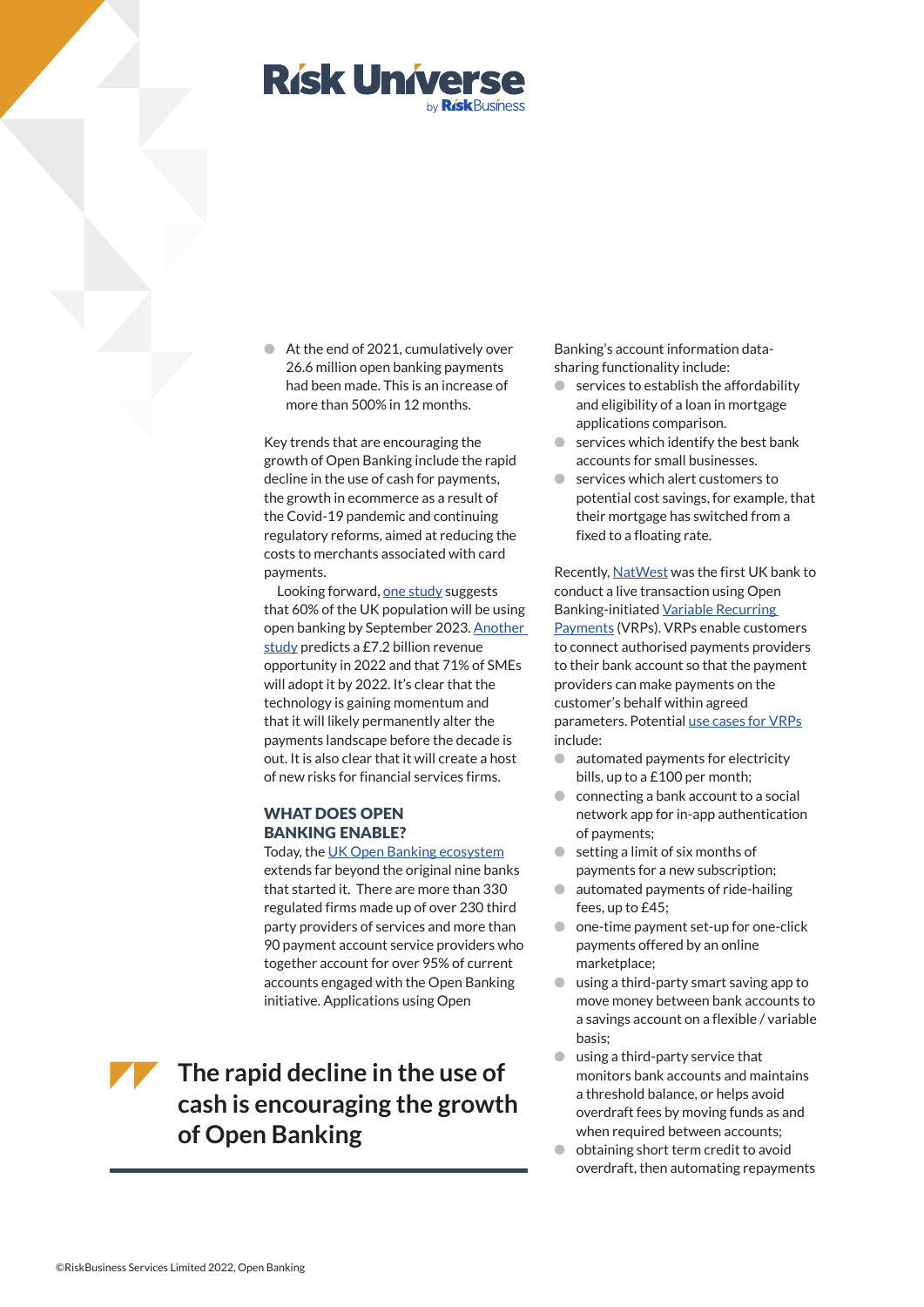

# **FinTechs may not have the risk and control frameworks in place that most financial firms have**

to credit to minimise overdraft fees and borrowing costs.

All of this is very exciting indeed for consumers, merchants, FinTechs and even the banks themselves. While the substantial profits gained from card fees will decline, ultimately implementing Open Banking should enable financial firms to switch off aging technology infrastructure and develop new products and services.

However, the risks associated with Open Banking are also becoming more evident too. While some risks may be worked out as the technology evolves and technological solutions are adapted, other risks may be an inherent part of the Open Banking model. Some risks may accelerate as Open Banking usage increases, while other risks decrease as the ecosystem becomes more



mature. Below are five of the risks that could be potential issues for financial firms engaged with Open Banking.

THIRD PARTY RISKS

There are risks associated with the [third parties within the Open Banking](https://www.teradata.com/Blogs/Look-Out-for-Risks-in-Open-Banking)  [system, i](https://www.teradata.com/Blogs/Look-Out-for-Risks-in-Open-Banking)ncluding potential process risks, technology risks and data risks. For example, many of the FinTechs involved in developing Open Banking solutions are start-ups that may not come under the aegis of a financial services regulator. As a result, they may not operate to the same compliance requirements and industry standards as regulated financial firms.

Also, there are process risks such as the misuse of customer data, broken or the absence of appropriate process controls, or poor data governance. FinTechs may not have the risk and control frameworks in place that most financial firms have today.

Technology risks can include possible information security or cyber security breaches because of lower or poorly maintained security protocols. The data risks include all of the traditional data risks associated with third parties – but magnified because of the speed at which transactions take place between the customer, the third party and the financial firm.

## AML RISKS

There are also significant concerns tha[t AML, counter-terrorist funding and](https://www.fico.com/blogs/8-risks-open-banking-poses-financial-crime-compliance)  [KYC processes t](https://www.fico.com/blogs/8-risks-open-banking-poses-financial-crime-compliance)hat firms may currently have are insufficient to meet regulatory obligations within an Open Banking context. For example, financial firms need to ensure that the third party FinTechs they are working with meet the same financial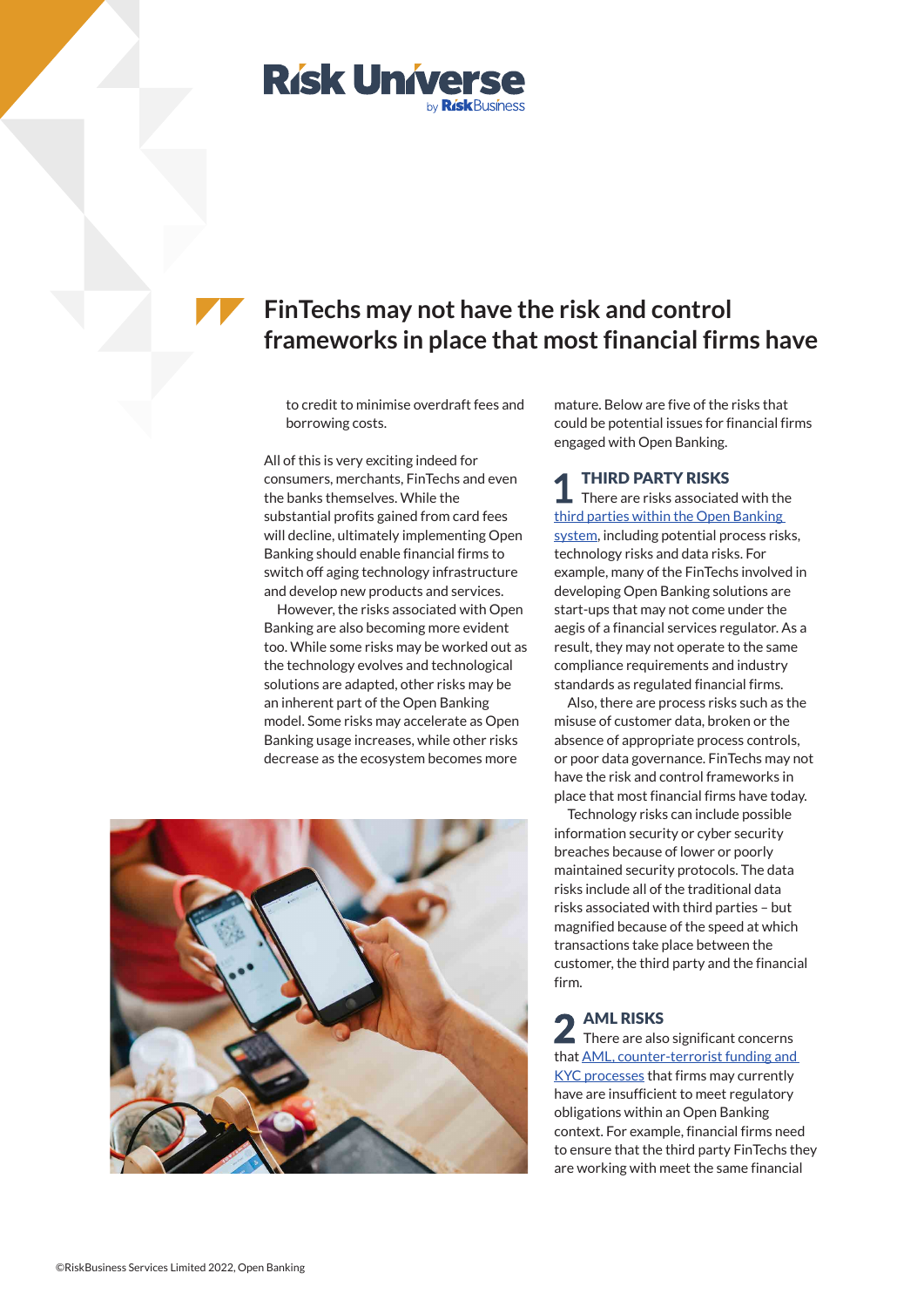

crime regulatory obligations that are applicable to them. Extending this, some FinTechs may be unfamiliar with the robust regulatory standards that banks have to meet when onboarding customers. However, many financial firms do not have robust enough third party risk management programmes in place to ascertain the level of third party compliance.

There are other financial crime risks too. For example, third parties can limit a financial firm's visibility into how funds flow in and out of its systems and through the wider Open Banking ecosystem, making it more challenging to identify suspicious activity. Indeed, overall, the traditional banks will have less of an overview of the transactions their customers engage in, making it harder for them to identify suspicious activity. There is no precedent for how such a network of transactions should be monitored for money laundering or terrorist financing.

# FRAUD RISKS

There are also concerns that Open Banking will provide fraudsters with a new channel through which to commit their crimes, leading to a[n increase in fraud](https://www.finextra.com/blogposting/20294/will-open-banking-lead-to-the-next-wave-of-the-uks-fraud-epidemic) within the UK.

While Open Banking doesn't create new fraud risks, it does provide the possibility that fraudsters will gain access to customers personal data through FinTech third parties and use that data to obtain money by initiating payments and pulling

**At the moment, no data on fraud committed using Open Banking platforms is available** money from the customer account at their ban[k. Two key fraud scenarios a](https://www.finextra.com/blogposting/20294/will-open-banking-lead-to-the-next-wave-of-the-uks-fraud-epidemic)re:

- Account Takeover Criminals use compromised credentials to access an existing customer account and initiate unauthorised payments; and
- **I** Payment Scams Conning or using social engineering to get the customer to authorise payments for illegitimate purposes.

At the moment, no data on fraud committed using Open Banking platforms is available. This may be because the use of Open Banking is still limited and so not worthy of criminal attention. However, as Open Banking continues to develop, it seems likely that it will attract the interest of more fraudsters. To address this, Open Banking has several tools [on its website](https://www.openbanking.org.uk/cyber-security-and-counter-fraud/) and a committee focusing on this issue – but is this enough?

### **OPERATIONAL** RESILIENCE RISKS

As the Open Banking initiatives gathers momentum, it's clear that many of the business processes supported by Open Banking technology and third parties will become important business services and therefore, subject to operational resilience requirements. The newness of the Open Banking technology and the complexity of the network as it grows means that it's likely that there will be fresh operational resilience challenges, which may be difficult for firms to engage with on an individual basis. For example, if a cyberattack takes down a FinTech third party that delivers an important business service to multiple financial firms, how should the third party respond? How should the financial firms respond? Should resilience plans be coordinated across all stakeholders or are firms responsible for figuring this out on their own?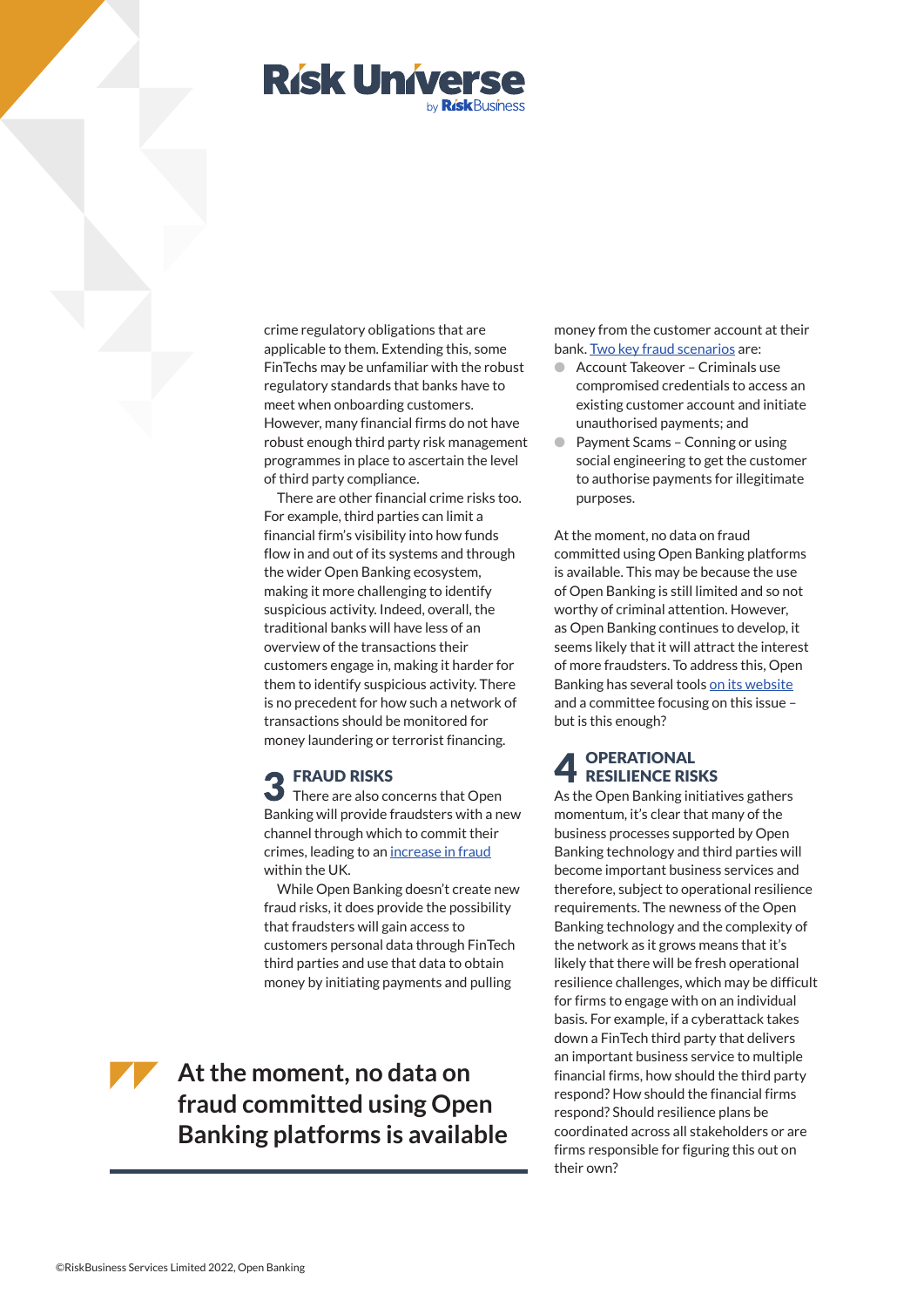

# **It would seem sensible that operational resilience should be embedded in an early stage of this initiative**

It may be that the Open Banking initiative may need to engage directly with operational resilience issues more aggressively – at the moment a search of the website for the term returns zero results. It would seem sensible that operational resilience should be embedded in an early stage of this initiative.

### ORGANISATIONAL AND **CULTURAL RISKS**

The Open Banking organisation itself is the subject of an ongoing scandal. [A 2021](https://assets.publishing.service.gov.uk/government/uploads/system/uploads/attachment_data/file/1022451/Independent_report.pdf)  [review by Alison White,](https://assets.publishing.service.gov.uk/government/uploads/system/uploads/attachment_data/file/1022451/Independent_report.pdf) an independent chair, found that many of the issues flagged by whistle blowers – such as conflicts of interest and a toxic culture – were true. Furthermore, there was a lack of adequate corporate governance within the organisation, which enabled these issues to spiral out of control. As a result, [Imran](https://www.ft.com/content/8a6d2f7b-2ba8-4472-b849-3aca72621e62) 



[Gulamhuseinwala, t](https://www.ft.com/content/8a6d2f7b-2ba8-4472-b849-3aca72621e62)he implementation trustee of the Open Banking Implementation Entity (OBIE), resigned at the end of September 2021.

In response to Alison White's review, in November 2021, the CMA appointed Kirstin Baker, an independent nonexecutive director of the CMA, to lead a review to identify the lessons for the CMA in its approach to designing, implementing and monitoring remedies in its market investigations. In March 2022[, the CMA](https://www.openbanking.org.uk/news/cma-consultation-response/)  [published its response, o](https://www.openbanking.org.uk/news/cma-consultation-response/)utlining the changes that the Open Banking organisation would be making.

The Alison White report does not make for easy reading – in places it is the sort of toe-curling thing that no chief compliance officer or chief risk officer ever wants to read about their own organisation. It remains to be seen over time how well the issues outlined in the Alison White report are addressed. In the meantime, financial services firms need to take these organisational and cultural risks into account when engaging with the OBIE and ensure that these issues do not "bleed through" to their own organisations.

#### **CONCLUSION**

While Open Banking certainly holds much potential, financial services firms need to ensure that their approach to managing third party risk is up to the level of robustness required to engage with this new technology and the network ecosystem that comes with it. Moreover, there are several risk types that firms regularly engage with that could be exacerbated by the nature of the network ecosystem, such as AML risk, fraud risk and operational resilience risk. Truly managing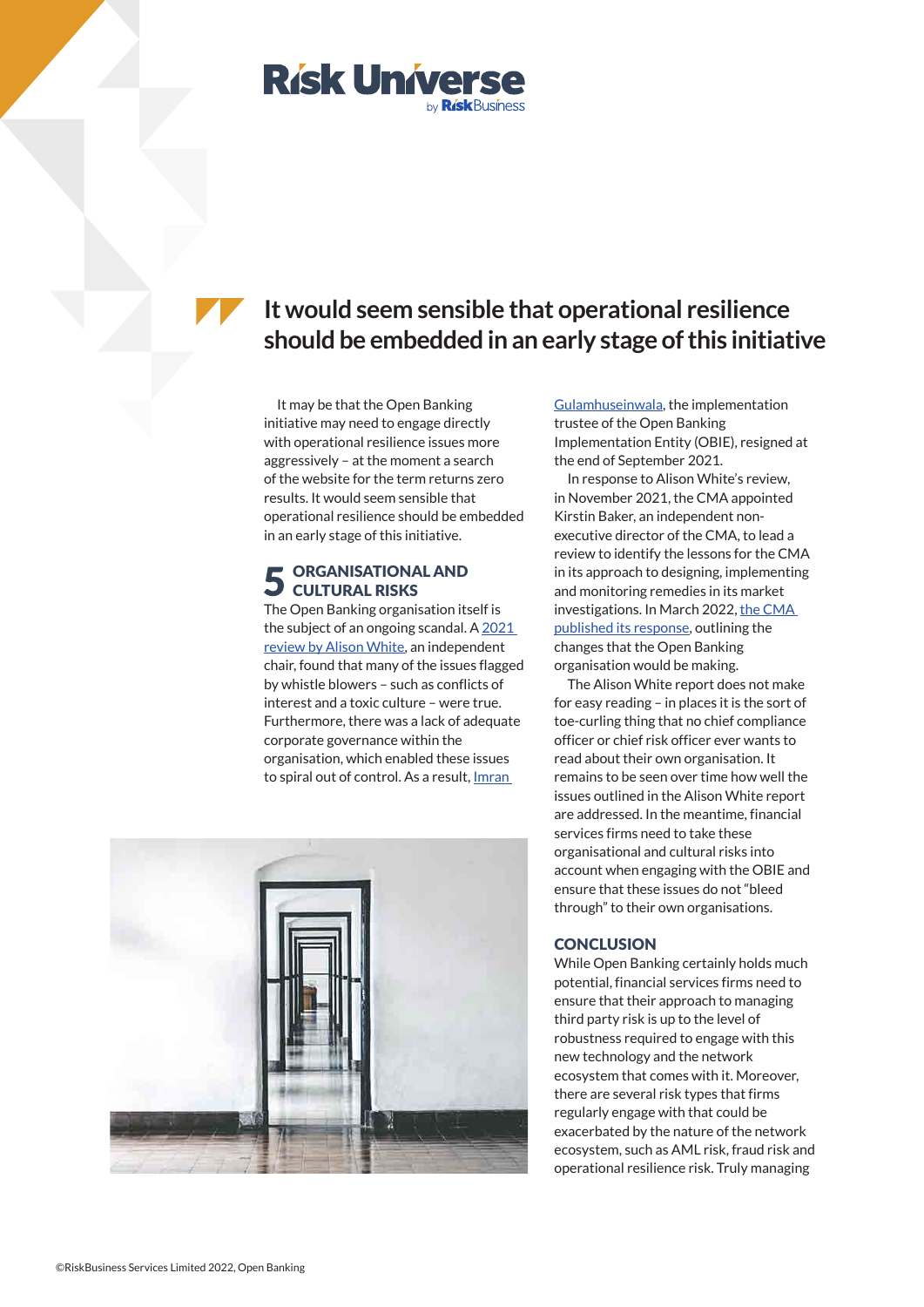

these risks will require the efforts of individual firms, of course. However, it also seems obvious that the network ecosystem nature of Open Banking demands a network ecosystem approach to managing these risks, which is probably best coordinated by the OBIE itself. The bad news here is that the OBIE has itself been the focus of a substantial scandal recently, which has seen its CEO resign and its culture branded as "toxic" – which leads one to consider that the organization's

compliance and risk cultures may not be all that they should be. The banks engaged with Open Banking may need to take action. Furthermore, three major banks, including most recently HSBC in April 2022 have been subjected to regulatory warnings for failing to fully comply with the Open Banking requirements. So, financial firms should seek to actively manage the risks associated with Open Banking – while not being blind to the opportunities this new technology creates.

#### **RESOURCES**

[Open Banking Expo – Moneyhub and Bud to take part in initial UK pensions dashboard](https://www.openbankingexpo.com/news/moneyhub-and-bud-to-work-on-early-uk-pensions-dashboard-testing/)  testing

[World Economic Forum – What's next for Open Banking?](https://www.weforum.org/agenda/2021/04/open-banking-future-of-finance/)

[EU -- Payment services \(PSD 2\) – Directive \(EU\) 2015/2366](https://ec.europa.eu/info/law/payment-services-psd-2-directive-eu-2015-2366_en)

[CMA – Retail banking markets investigation](https://www.gov.uk/cma-cases/review-of-banking-for-small-and-medium-sized-businesses-smes-in-the-uk)

[CMA – Retail Banking Market Investigation Order 2017](https://www.gov.uk/government/publications/retail-banking-market-investigation-order-2017)

#### [The Open Banking website](https://www.openbanking.org.uk)

[Open Banking press release: UK open banking marks fourth year milestone with over](https://www.openbanking.org.uk/news/uk-open-banking-marks-fourth-year-milestone-with-over-4-million-users/)  4 million users

[Truelayer – The Future of Ecommerce Payments](https://truelayer.com/reports/the-future-of-ecommerce-payments/)

[PWC – The future of banking is open](https://www.pwc.co.uk/industries/financial-services/insights/seize-open-banking-opportunity.html)

[CMA – Update on Open Banking](https://www.gov.uk/government/publications/update-governance-of-open-banking/update-on-open-banking)

[NatWest initiates first live Variable Recurring Payment transaction](https://www.finextra.com/newsarticle/39404/natwest-initiates-first-live-variable-recurring-payment-transaction?utm_medium=dailynewsletter&utm_source=2021-12-16&member=22821)

[Open Banking – Variable Recurring Payments. What are they and how can they help SMEs?](https://www.openbanking.org.uk/insights/variable-recurring-payments-what-are-they-and-how-can-they-help-smes/)

[Bird & Bird – Developments in Open Banking: Variable Recurring Payments and Sweeping](https://www.twobirds.com/en/insights/2022/global/developments-in-open-banking)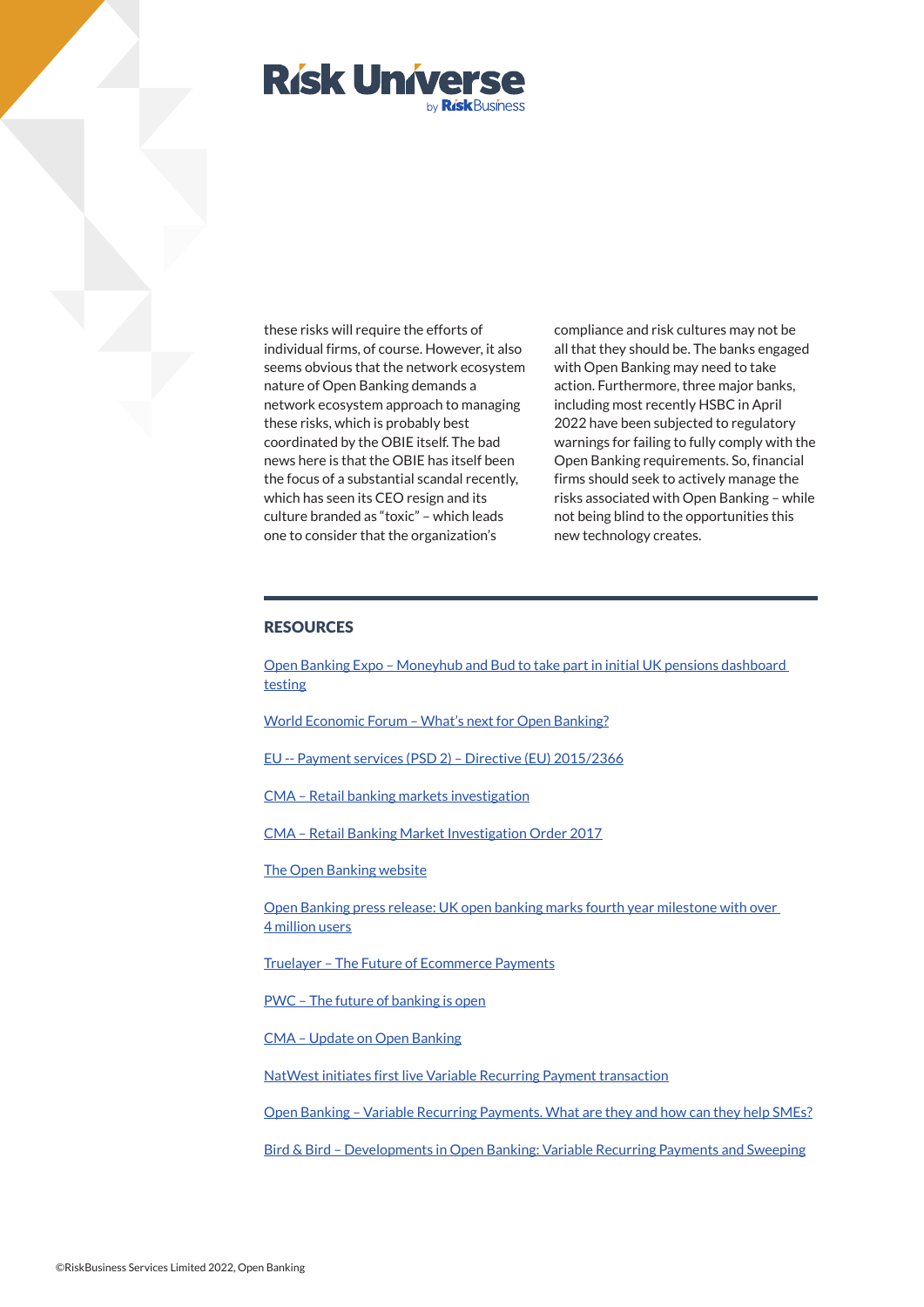

[Teradata – Look out for the risks in Open Banking](https://www.teradata.com/Blogs/Look-Out-for-Risks-in-Open-Banking)

[Fico – 8 Risks Open Banking Poses to Financial Crime Compliance](https://www.fico.com/blogs/8-risks-open-banking-poses-financial-crime-compliance)

[Finextra – Will Open Banking lead to the Next Wave of the UK's Fraud Epidemic?](https://www.finextra.com/blogposting/20294/will-open-banking-lead-to-the-next-wave-of-the-uks-fraud-epidemic)

[Open Banking – Built on Security](https://www.openbanking.org.uk/cyber-security-and-counter-fraud/)

Investigation of Open Banking Limited - Independent report by Alison White

[Financial Times – UK open banking boss resigns following report into 'bullying and](https://www.ft.com/content/8a6d2f7b-2ba8-4472-b849-3aca72621e62)  intimidation'

[Open Banking press release – The Open Banking Implementation Entity \(OBIE\) welcomes](https://www.openbanking.org.uk/news/cma-consultation-response/)  the Competition and Markets Authority's (CMA) recommendations on the future arrangements for open banking and the Joint Regulatory Statement